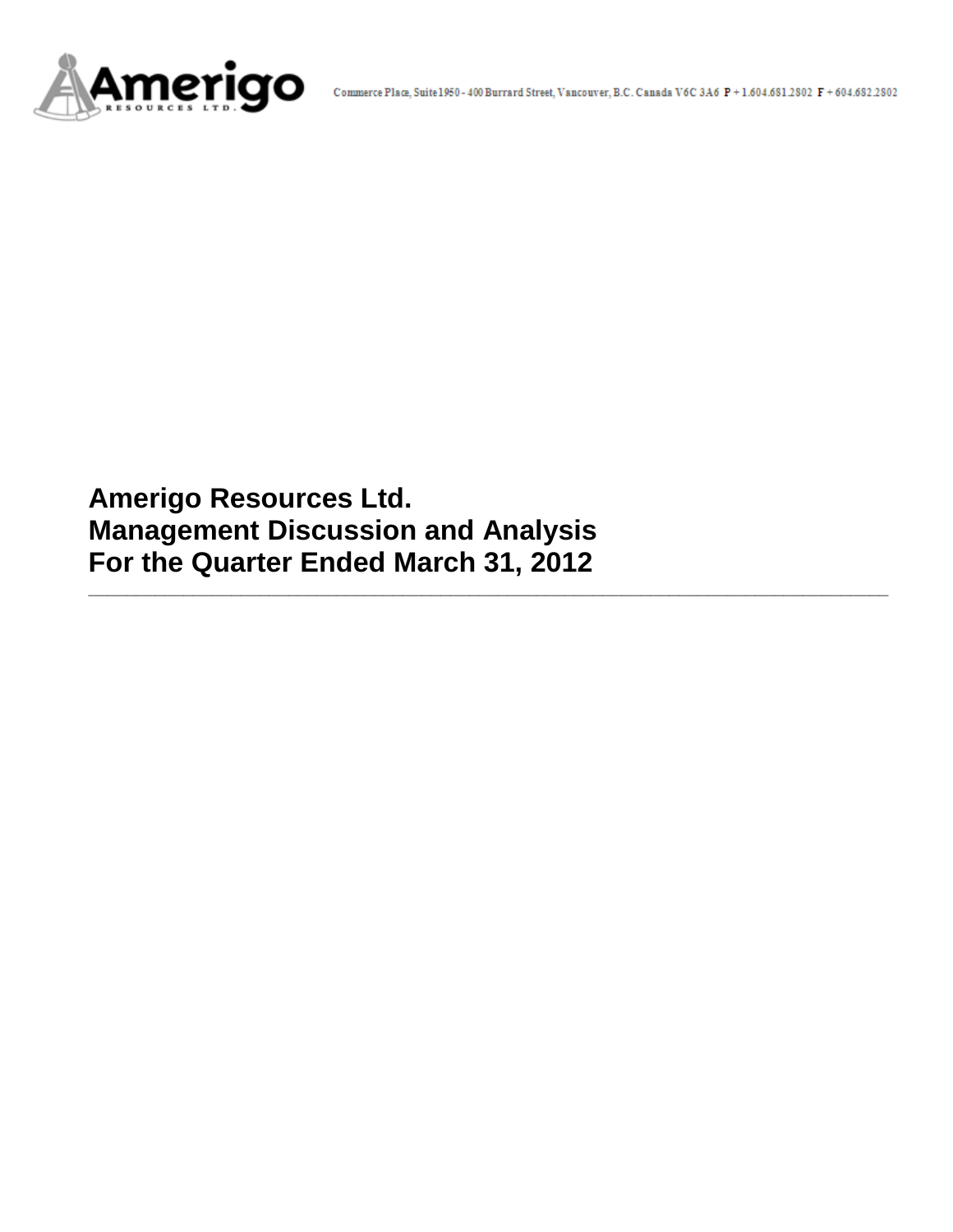# *T A B L E of C O N T E NT S*

This Management Discussion & Analysis ("MD&A") is comprised of the following sections:

- 1. **Company Profile**  An executive summary of Amerigo's business and its long-term contractual relationship with Codelco-El Teniente…(PAGE 3)
- 2. **Introduction**  Information on accounting principles, reporting currency and other background factors to facilitate the understanding of this MD&A and related consolidated financial statements... (PAGE 3)
- 3. **Highlights and Significant Events** A summary of the key operating and financial metrics of the Company during the quarter ended March 31, 2012 ("Q1-2012") and as at March 31, 2012…(PAGE 4)
- 4. **Operating Results** –An analysis of the Company's production, sales, cash cost and total cost for Q1-2012 and compared to the quarter ended March 31, 2011 ("Q1-2011")… (PAGE 6)
- 5. **Financial Results for the Quarter ended March 31, 2012** An analysis of the Company's financial performance during Q1-2012, compared to the Company's performance in Q1- 2011…(PAGE 8)
- 6. **Comparative Periods** A summary of financial data for the Company's most recent eight reporting quarters…(PAGE 10)
- 7. **Liquidity and Capital Resources** Review of the Company's cash flow during Q1-2012 and analysis of the Company's liquidity and financial position as at March 31, 2012…(PAGE 10)
- 8. **Outlook** Update of the Company's activities and management's production and operations forecasts for the year ending December 31, 2012 ("fiscal 2012")…(PAGE 13)
- 9. **Other** –Disclosure of related party transactions and other MD&A requirements...(PAGE 13)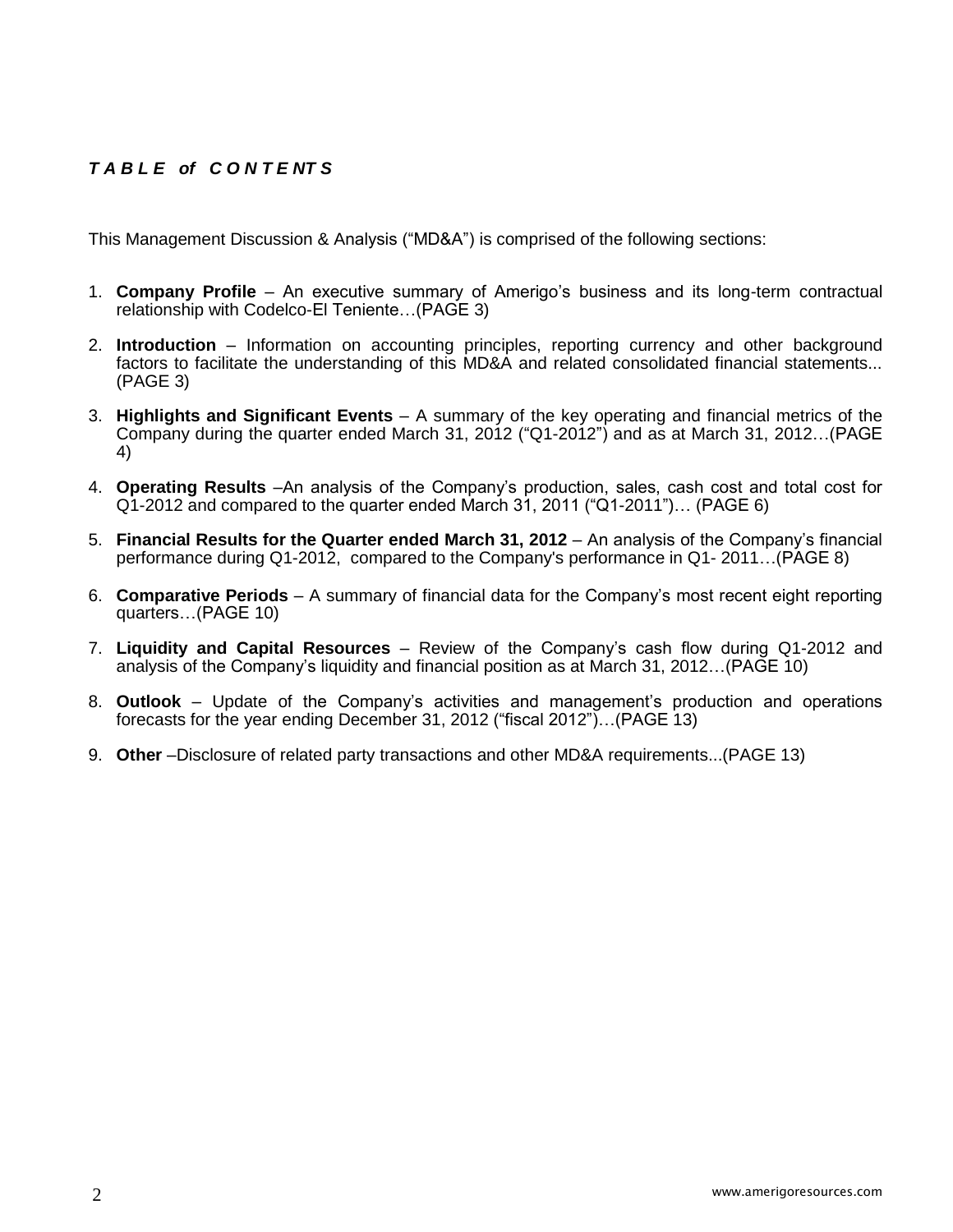# *ALL AMOUNTS ARE REPORTED IN U.S. DOLLARS, EXCEPT WHERE INDICATED OTHERWISE*

# *COMPANY PROFILE*

Amerigo Resources Ltd. ("Amerigo") owns a 100% interest in Minera Valle Central S.A. ("MVC"), a Chilean copper and molybdenum producer that has a long-term contractual relationship with Corporación Nacional del Cobre de Chile ("Codelco") to treat fresh and old tailings from Codelco's El Teniente mine, the largest underground copper mine in the world. El Teniente commenced operations in 1904 and has a remaining mine life that is estimated will run for decades. Since MVC was built in 1992, Codelco has almost doubled production from El Teniente, and Codelco's mine plans contemplate continued expansion of operations at El Teniente for the foreseeable future. In addition to treating the sulphide portion of the fresh and old tailings from El Teniente, in 2011 MVC built a pilot plant to treat the oxide content of these tailings. The pilot plant was in the process of being commissioned in Q1-2012 but it was shut down at the end of the quarter to preserve water supply to MVC's sulphide operations due to current drought conditions in Chile.

The fresh tailings come from El Teniente's current production, and the old tailings mainly from a tailings pond located near MVC's plant that originally contained more than 200 million tonnes of material. The copper grade of the old tailings is approximately 2-3 times that of the fresh tailings. Under normal conditions, quarterly production has increased as MVC continues to increase the processing volume of these old tailings. In addition, there are 2 other tailings ponds in the area, which MVC hopes to obtain the rights to in the future.

Amerigo's shares are listed for trading on the Toronto Stock Exchange ("TSX"), the OTCQX Stock Exchange in the United States and the Lima Stock Exchange, in Peru ("BVL").

## *INTRODUCTION*

The following MD&A of the results of operations and financial position of Amerigo together with its subsidiaries (collectively, the "Company"), is prepared as of May 3, 2012, and should be read in conjunction with the Company's interim condensed consolidated financial statements for the quarter ended March 31, 2012 and the company's audited consolidated financial statements and related notes for the year ended December 31, 2011.

The MD&A's objective is to help the reader understand the factors affecting the Company's current and future financial performance.

The Company's financial statements are reported under International Financial Reporting Standards ("IFRS").

Reference is made in this MD&A to various measures such as cash flow per share from operating activities, cash-adjusted operating profit (operating profit before the effect of non-cash items such as depreciation, amortization and share-based compensation expense), and cash cost and total cost (both of which do not have a standardized meaning but are widely used in the mining industry as performance indicators).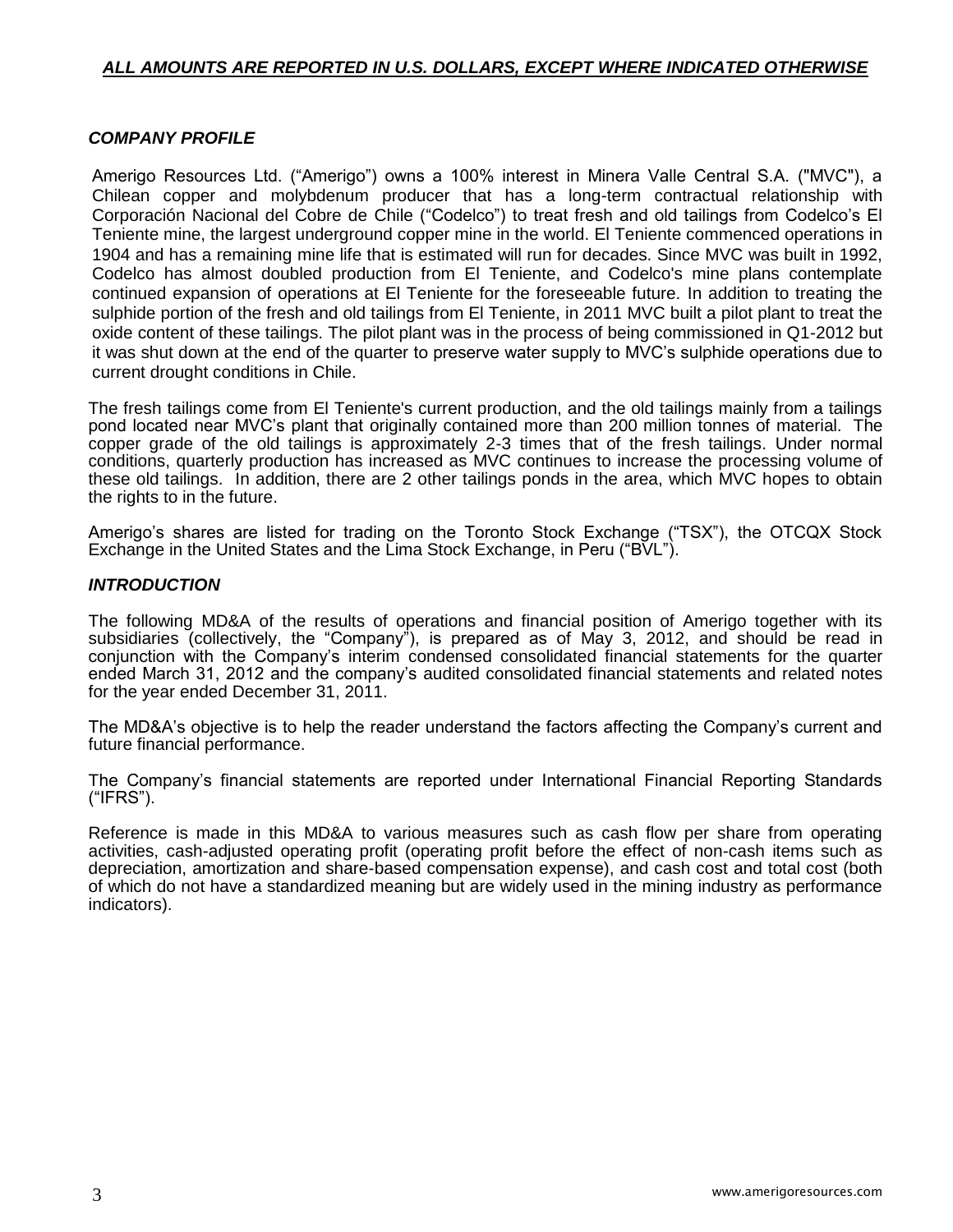# *HIGHLIGHTS and SIGNIFICANT EVENTS*

In Q1-2012 the Company reached a new quarterly copper production record, producing 6,294 tonnes of copper. Molybdenum production was the highest in any first quarter in Amerigo's history. Despite these significant production achievements, financial results were adversely affected by lower metal prices compared to Q1-2011. In Q1-2012 the Company:

- Produced 6,294 tonnes of copper (Q1-2011: 5,051) and 216,292 pounds of molybdenum (Q1-2011: 212,125). Total copper production from the processing of old tailings increased to 3,278 tonnes (52% of Q1- 2012 copper production) from 2,005 tonnes (41% of Q1- 2011 copper production).
- Posted revenue of \$50,499,504 and net profit of \$2,310,274, compared to revenue of \$45,515,500 and net profit of \$11,654,286 in Q1-2011. Net profit in Q1-2011 included a \$9,750,931 gain on sale of investments.
- $\bullet$  Incurred cost of sales of \$47,367,311 (21% higher than \$39,393,427 in Q1-2011), primarily as a result of increases of 30% and 64% in copper and molybdenum sales respectively.
- Generated gross profit of \$3,132,193, compared to \$6,122,073 in Q1-2011 as a result of lower metal prices in the quarter.
- Generated operating cash flow of \$7,141,265, compared to \$8,484,095 in Q1-2011. Including changes in non-cash working capital accounts, operating cash flow was \$7,584,034, compared to (\$191,808) in Q1-2011.
- Made debt repayments of \$353,382, net of proceeds received from borrowings. Bank debt was reduced to \$4,393,649 on March 31, 2012.
- Cash and cash equivalents were \$19,175,705, compared to \$20,819,467 on December 31, 2011.

# **Financial results**

- **•** Revenue was \$50,499,504 compared to \$45,515,500 in Q1-2011, an increase of 11% as a result of higher copper (30%) and molybdenum (64%) sales.
- Cost of sales was \$47,367,311, compared to \$39,393,427 in Q1-2011, a 21% increase associated primarily with higher sales volume. Other factors affecting cost of sales were continuing high power costs, higher total royalties to El Teniente due to higher sales volume, higher maintenance costs, higher cost of processing of old tailings and higher molybdenum production costs.
- Gross profit was  $$3,132,193$ , compared to  $$6,122,073$  in Q1-2011.
- Net profit was  $$2,310,274$ , compared to  $$11,654,286$  in Q1-2011.

# **Production**

- The Company produced 13.88 million pounds of copper, 25% higher than the 11.13 million pounds produced in Q1-2011.
- Molybdenum production was 216,292 pounds, 2% higher than the 212,125 pounds produced in Q1- 2011.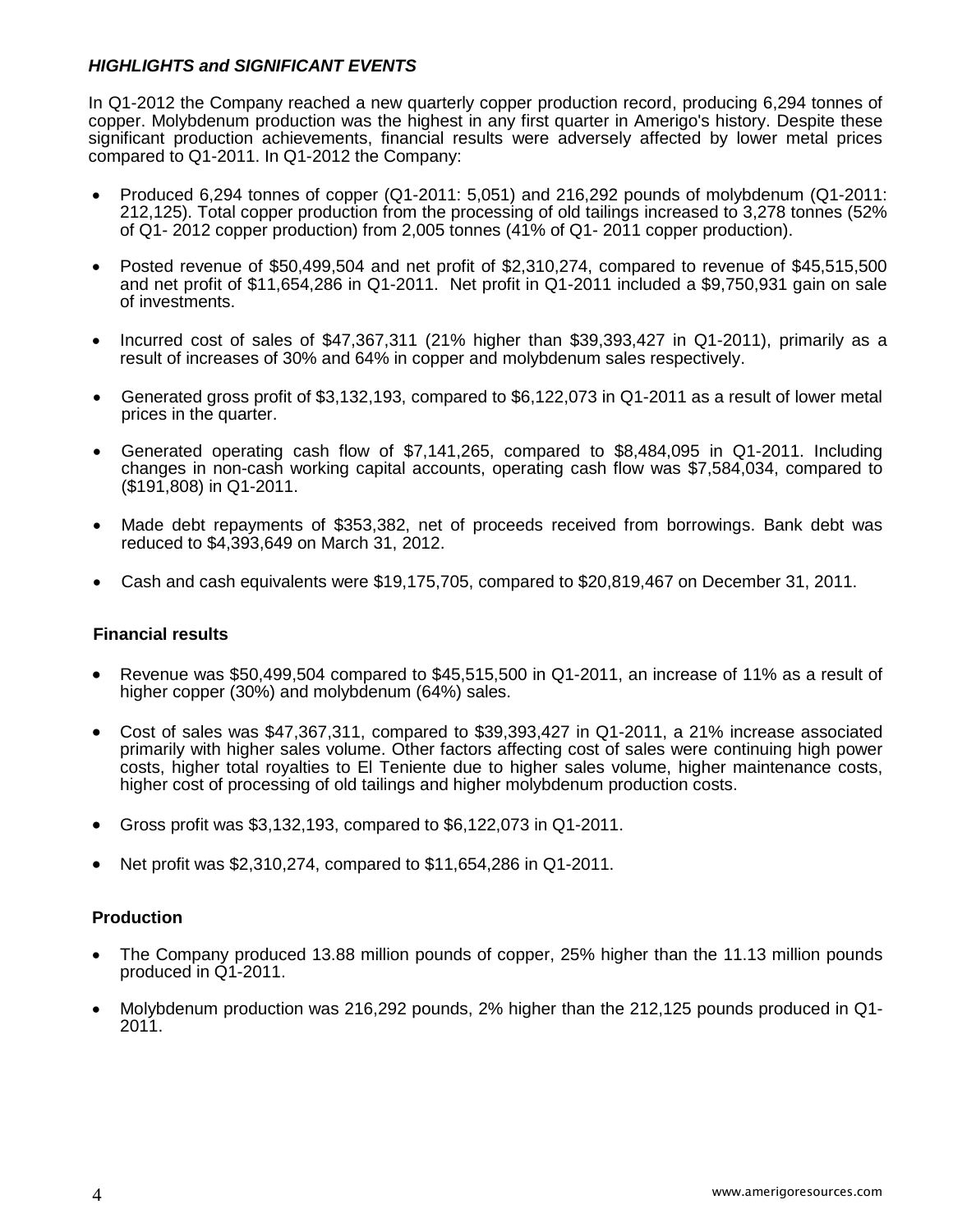## **Revenue**

 Revenue increased to \$50,499,504 compared to \$45,515,500 in Q1-2011, due to higher sales volume, despite lower metal prices. The Company's copper selling price before smelting, refining and other charges was \$3.55/lb compared to \$4.23/lb in Q1-2011, and the Company's molybdenum selling price was \$14.10/lb compared to \$17.21/lb in Q1-2011. Copper and molybdenum sales volume increased 30% and 64% respectively in Q1-2012 and recorded copper and molybdenum prices decreased 16% and 18% respectively in the quarter.

# **Costs**

- Cash cost (the aggregate of smelting, refining and other charges, production costs net of molybdenum-related net benefits, administration and transportation costs) before El Teniente royalty was \$2.35/lb, compared to \$2.33/lb in Q1-2011.
- Total cost (the aggregate of cash cost, El Teniente royalty and depreciation) was \$3.48/lb compared to \$3.58/lb in Q1-2011. The decrease in total cost resulted from lower El Teniente royalty cost per lb of copper caused by lower metal prices.
- Power costs in Q1-2012 were \$13,345,274 (\$0.2151/kwh) compared to \$11,632,211 (\$0.1982/kwh). Chilean electricity costs continue to be impacted by a 2-year drought that has severely affected electricity supply in Chile. In addition, the Company's power generators required significant repairs and were only operational part of the quarter.
- Total El Teniente royalties were \$11,684,379, compared to \$10,551,802 in Q1-2011 due to higher sales volume.

# **Cash and Financing Activities**

 Cash balance was \$19,175,705 at March 31, 2012 compared to \$20,819,467 at December 31, 2011.

## **Investments**

- Payments for capital expenditures were \$8,601,037 compared to \$3,357,557 in Q1-2011. Capital additions totalled \$7,410,484 (Q1-2011: \$5,148,616). The main capital additions in Q1-2012 included those for a pilot plant for the production of copper concentrates from oxidized tailings, the construction of a third thickener, old tailings extraction expansion works, improvements to electrical installations and projects related to filtration and emission controls.
- The Company's investments in Candente Copper Corp. ("Candente Copper)", Candente Gold Corp. ("Candente Gold"), Cobriza Metals Corp. ("Cobriza") and Los Andes Copper Ltd. ("Los Andes") had aggregate fair values of \$9,596,274 at March 31, 2012 (December 31, 2011: \$8,722,744).

## **Outlook**

• In 2012 production is expected to meet or exceed 50 million pounds of copper and close to one million pounds of molybdenum.

## **Dividend Declared**

 On May 3, 2012, Amerigo declared a semi-annual dividend of Cdn\$0.02 per share, payable on May 25, 2012 to shareholders of record as of May 16, 2012.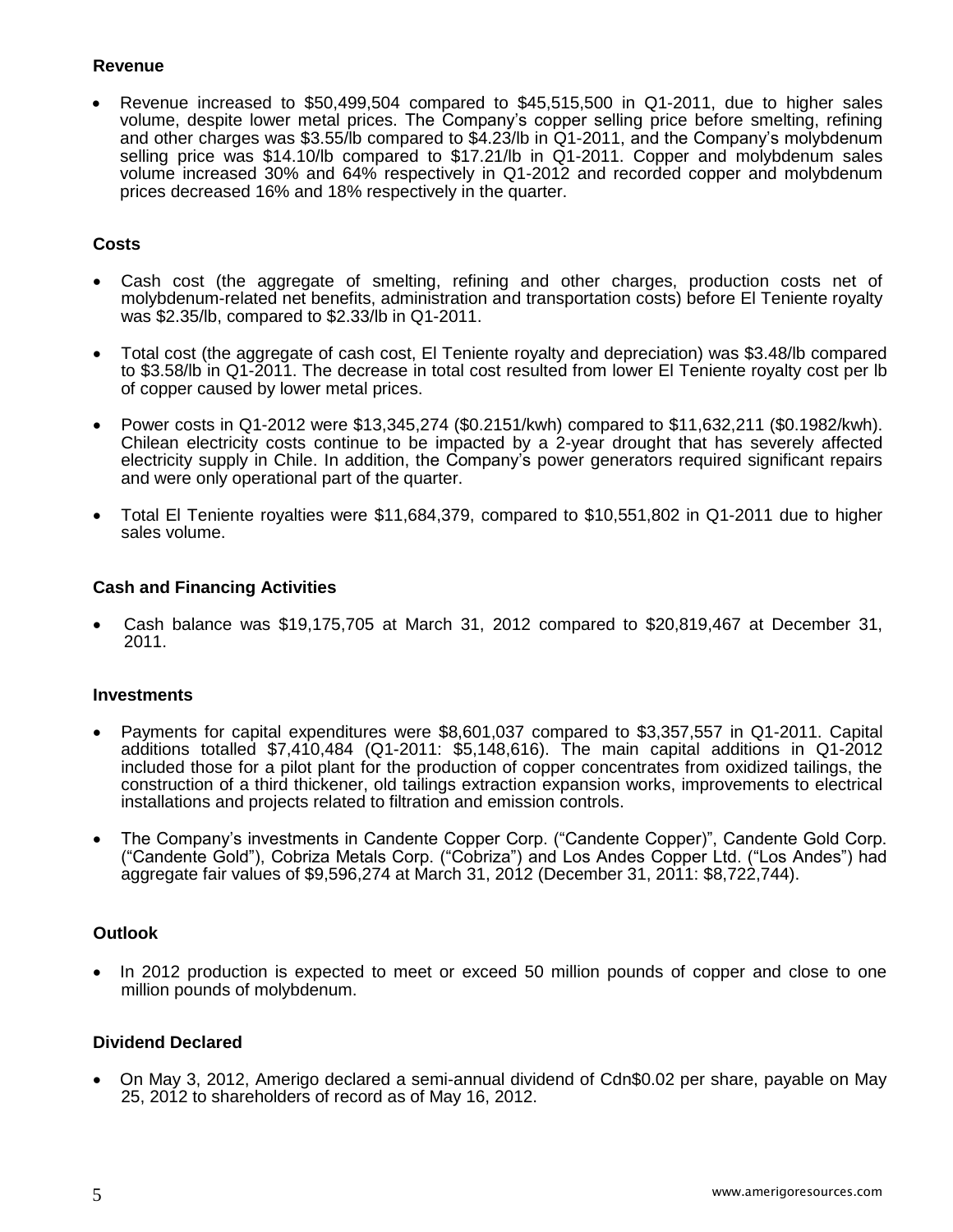## *OPERATING RESULTS*

The Company produced 6,294 tonnes of copper, an increase of 25% compared to Q1-2011, mainly as a result of higher copper sulphide grades both in fresh and old tailings. Molybdenum production was 216,292 lbs, an increase of 2% compared to Q1-2011.

Average LME copper prices were \$3.77/lb in Q1-2012 compared to \$4.38/lb in Q1-2011.

Average molybdenum prices decreased to \$14.24/lb in Q1-2012 compared to \$17.17/lb in Q1-2011.

Despite substantially higher production levels, lower copper and molybdenum prices in Q1-2012 eroded gross profit and ultimately, net profit for the period. The Company posted gross profit of \$3,132,193 compared to \$6,122,073 in Q1-2011. Gross profit excluding amortization and depreciation was \$7,162,300 in Q1-2012, compared to \$9,480,955 in Q1-2011.

## **Production**

|                              | Q1-2012 | Q1-2011 |
|------------------------------|---------|---------|
| Copper produced, tonnes      | 6.294   | 5.05'   |
| Copper produced, million lbs | 13.88   | 11.13   |
| Molybdenum produced, lbs     | 216.292 | 212.125 |

#### **Revenue**

|                                                                                                                                                | Q1-2012 |                                       |    | Q1-2011                            |
|------------------------------------------------------------------------------------------------------------------------------------------------|---------|---------------------------------------|----|------------------------------------|
| Average LME copper price<br>Average Platt's molybdenum dealer oxide price 1                                                                    |         | $3.77$ /lb<br>14.24/lb                | S  | 4.38/lb<br>17.17/lb                |
| Copper sold, tonnes<br>Copper sold, million lbs<br>Molybdenum sold, lbs                                                                        |         | 6,387<br>14.08<br>303,547             |    | 4,935<br>10.88<br>185,404          |
| Revenue, copper delivered during period <sup>2</sup><br>Settlement adjustments to prior periods' sales<br>Total copper net sales during period | \$      | 45,617,801<br>1,430,002<br>47,047,803 | \$ | 42,507,050<br>55,343<br>42,562,393 |
| Revenue, molybdenum delivered during period 3<br>Settlement adjustments during period<br>Total molybdenum net sales during period              |         | 3,509,152<br>(57, 451)<br>3,451,701   |    | 2,616,161<br>336,946<br>2,953,107  |
| Total revenue during period                                                                                                                    |         | 50,499,504                            |    | 45,515,500                         |
| Company's recorded copper price 4<br>Company's recorded molybdenum price <sup>o</sup>                                                          |         | $3.55$ /lb<br>14.10/lb                |    | $4.23$ /lb<br>17.21/lb             |

<sup>1</sup> Basis price for the Company's molybdenum sales.<br>  $2^2$  After smelting, refining and other charges, excluding settlement adjustments to prior periods' sales.

After roasting charges, excluding settlement adjustments to prior periods' sales.

Copper recorded price for the period before smelting and refining charges and settlement adjustments to prior periods' sales.

<sup>5</sup> Molybdenum recorded price for the period before roasting charges and settlement adjustments to prior periods' sales.

Revenue was \$50,499,504, compared to \$45,515,500 in Q1-2011, including copper revenue of \$47,047,803 (Q1-2010: \$42,562,393) and molybdenum revenue of \$3,451,701 (Q1-2011: \$2,953,107). Copper and molybdenum revenues are net of smelting, refining and roasting charges.

Copper revenue increased 11% from Q1-2011.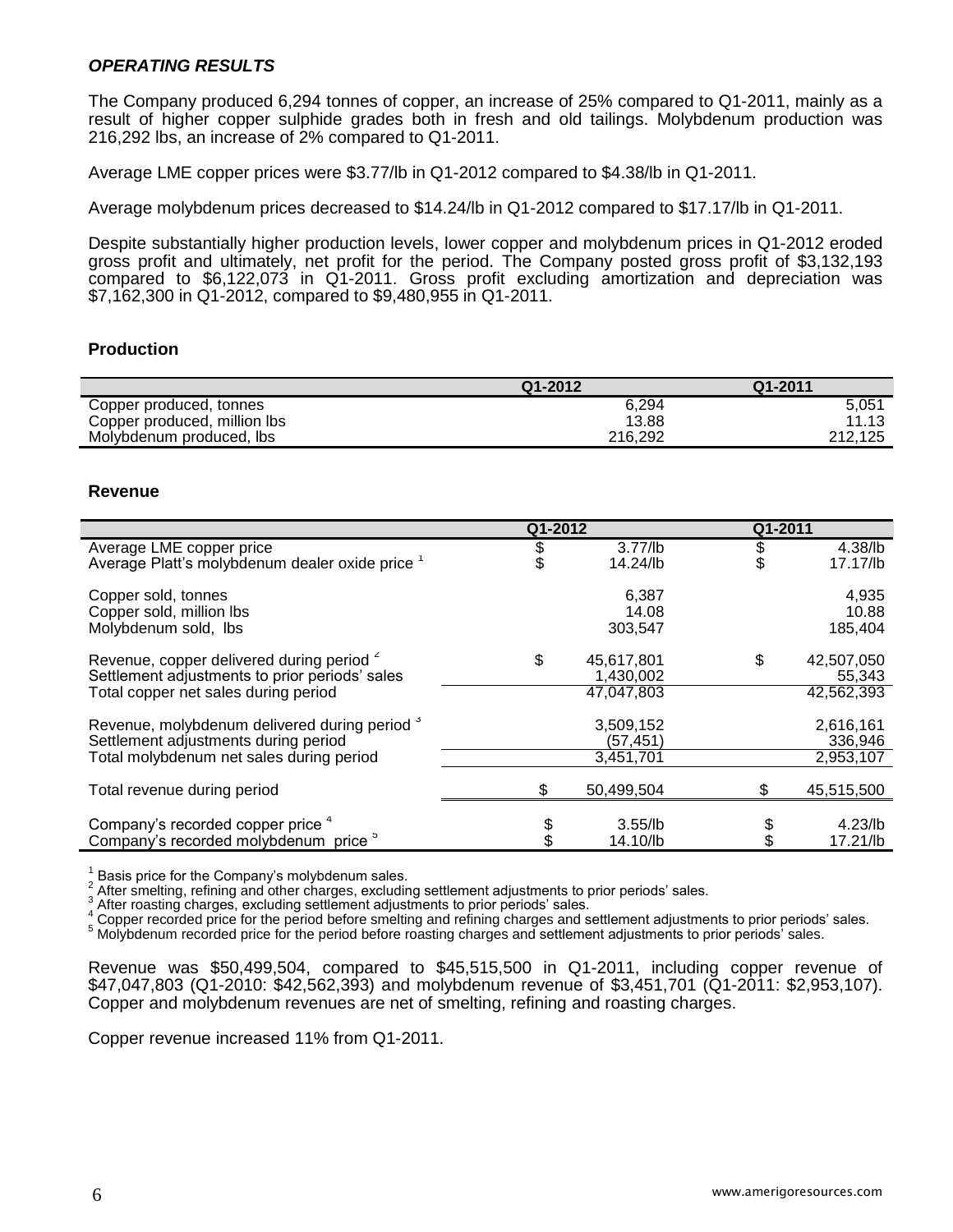In Q1-2012 the Company recorded positive copper pricing adjustments to prior year's sales of \$1,430,002, compared to positive adjustments of \$55,343 in Q1-2011.

Copper produced by the Company is sold under a sales agreement with Chile's Empresa Nacional de Minería ("Enami") that establishes a delivery schedule of monthly sales quotas. For the 2012 quotas the negotiations between the Company and Enami set the Company's copper sale price at the average market price for the preceding month ("M-1"). Accordingly, provided monthly quotas are met, all copper delivered by the Company to Enami in one month will be sold at market prices prevailing in the preceding month.

During Q1-2012, MVC sold a portion of its copper production to Codelco-El Teniente under the same terms and conditions of the 2011 Enami contract, which was based on M+1.

At March 31, 2012, MVC had completed delivery of its 2011 sales quota with Enami.

Molybdenum revenues were \$3,451,701, 17% higher than \$2,953,107 in Q1-2011, due to an increase in molybdenum deliveries, notwithstanding lower molybdenum prices and lower settlement adjustments to prior year sales.

Molybdenum produced by the Company is predominantly sold under a sales agreement with Chile's Molibdenos y Metales S.A. ("Molymet"), which in 2012 provides that the sale price will be the average market price for the month of delivery ("M").

## **Cash Cost and Total Cost**

Cash cost and total cost are non-IFRS measures prepared on a basis consistent with the industry standard Brook Hunt definitions. Cash cost is the aggregate of copper and molybdenum production costs, smelting and refining charges, administration and transportation costs, minus molybdenum byproduct credits. Total cost is the aggregate of cash cost, El Teniente royalty, depreciation and amortization.

A reconciliation of cost of sales to cash cost and total cost in Q1-2012 and Q1-2011 is presented below:

|                               | Q1-2012      | Q1-2011      |
|-------------------------------|--------------|--------------|
| Cost of sales                 | 47,367,311   | 39,393,427   |
| Add:                          |              |              |
| Smelting and refining charges | 4,344,687    | 3,463,551    |
| Deduct:                       |              |              |
| Molybdenum by-product credits | (3,451,701)  | (2,953,107)  |
| Total cost                    | \$48,260,297 | \$39,903,871 |
| Deduct:                       |              |              |
| El Teniente royalties         | (11,684,379) | (10,551,802) |
| Depreciation and amortization | (4,030,107)  | (3,358,882)  |
| Cash cost                     | 32,545,811   | 25,993,187   |
| Lbs. of copper produced       | 13.88M       | 11.13M       |
| Cash cost/lb                  | 2.35         | 2.33         |
| Total cost/lb                 | 3.48         | 3.58         |

The Company's trailing quarterly cash costs (\$/lb of copper produced) were:

|                     | Q1-2012 | Q4-2011 | Q3-2011 | Q2-2011 | Q1-2011 |
|---------------------|---------|---------|---------|---------|---------|
| Power costs         | 0.96    | 1.01    | 0.96    | 1.15    | 1.04    |
| Steel costs         | 0.25    | 0.27    | 0.23    | 0.22    | 0.27    |
| Other costs         | 0.97    | 0.97    | 0.91    | 0.71    | 0.87    |
| By-product credits  | (0.25)  | (0.13)  | (0.16)  | (0.27)  | (0.27)  |
| Smelting & refining | 0.32    | 0.32    | 0.32    | 0.31    | 0.31    |
| Administration      | 0.08    | 0.11    | 0.09    | 0.10    | 0.08    |
| Transportation      | 0.02    | 0.04    | 0.04    | 0.04    | 0.03    |
| <b>Cash Cost</b>    | \$2.35  | \$2.59  | \$2.39  | \$2.26  | \$2.33  |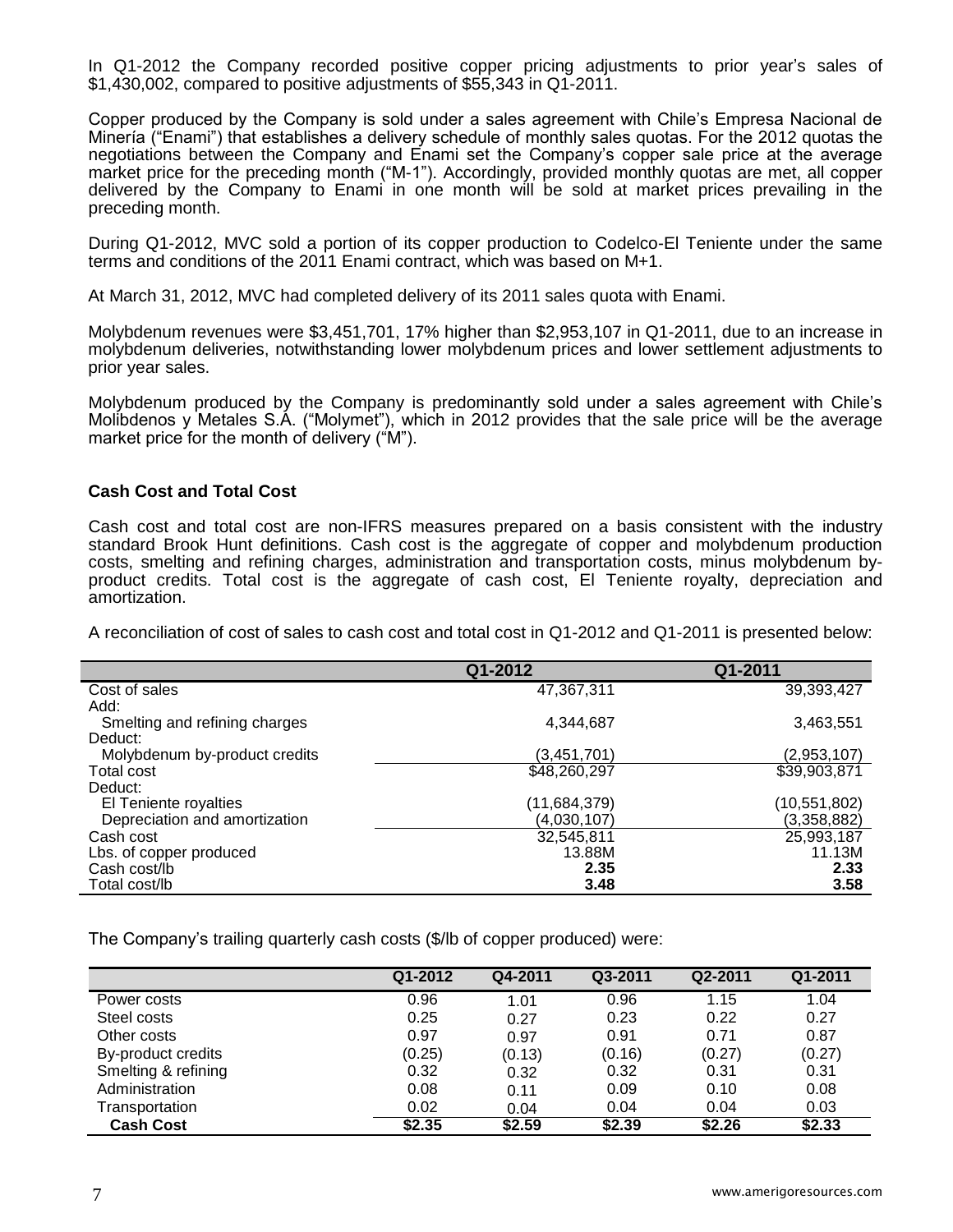Cash cost is driven mainly by power and steel production costs, smelting/refining costs and molybdenum by-product credits.

Cash costs were \$0.02/lb higher than in Q1-2011. Other production costs increased by \$0.10/lb compared to Q1-2011, caused by inventory variations as sales exceeded production in Q1-2012 and the opposite occurred in Q1-2011, and higher Colihues dredging costs. There was also a decrease of \$0.02/lb in molybdenum by-product credits and an increase of \$0.01/lb in smelting and refining costs. These were mitigated by reductions of \$0.08/lb in power costs, \$0.02/lb in steel costs, and \$0.01/lb in transportation costs.

Power, MVC's most significant cost, was \$0.2151/kWh in Q1-2012 compared to \$0.1982/kWh in Q1- 2011. Severe drought conditions during the past two years have restricted output from Chile's hydro generating facilities and resulted in the increased price of power from the central grid. The Company's power generators also required major repairs during Q1- 2012 and were only operational for part of the quarter. On a unit cost basis, power costs decreased to \$0.96/lb in Q1-2012, compared to \$1.04/lb in Q1-2011.

Molybdenum by-product credits of \$0.25/lb decreased from \$0.27/lb in Q1-2011 due to lower molybdenum prices and lower positive settlement adjustments to prior period sales.

Unit steel costs were lower by \$0.02/lb, compared to Q1-2011, due to a reduction in the hardness of the coarse material milled.

The Company's trailing quarterly total costs (\$/lb of copper produced) were:

|                           | Q1-2012 | Q4-2011 | Q3-2011 | Q2-2011 | Q1-2011 |
|---------------------------|---------|---------|---------|---------|---------|
| Cash cost                 | 2.35    | 2.59    | 2.39    | 2.26    | 2.33    |
| El Teniente royalty       | 0.84    | 0.81    | 0.98    | 1.11    | 0.96    |
| Amortization/depreciation | 0.29    | 0.37    | 0.32    | 0.36    | 0.29    |
| <b>Total Cost</b>         | \$3.48  | \$3.77  | \$3.69  | \$3.73  | \$3.58  |

Total cost was \$3.48/lb, compared to total cost of \$3.58/lb in Q1-2011. The variance in total cost resulted from a \$0.02/lb increase in cash cost and a \$0.12/lb decrease in El Teniente royalty.

# *FINANCIAL RESULTS*

The Company posted net profit of \$2,310,274 (\$0.01 basic and diluted earnings per share), compared to \$11,654,286 in Q1-2011 (\$0.07 basic and diluted earnings). Net profit in Q1-2011 included a \$9,750,931 gain on sale of investments. Gross profit was \$3,132,193 compared to \$6,122,073 in Q1-2011.

## **Revenue**

Revenue was \$50,499,504, compared to \$45,515,500 in Q1-2011.

## **Production Costs**

|                               | Q1-2012          | Q1-2011          |
|-------------------------------|------------------|------------------|
| Direct production costs       |                  |                  |
| Power costs                   | \$<br>13,345,274 | \$<br>11,632,211 |
| Steel costs                   | 3,411,542        | 2,986,423        |
| Other direct production costs | 13,472,280       | 9,577,936        |
|                               | 30,229,096       | 24,196,570       |
| El Teniente royalty           | 11,684,379       | 10,551,802       |
| Depreciation and amortization | 4,030,107        | 3,358,882        |
| Administration                | 1,105,655        | 915,096          |
| Transportation                | 318,074          | 371,077          |
| Cost of sales                 | 47,367,311       | 39,393,427       |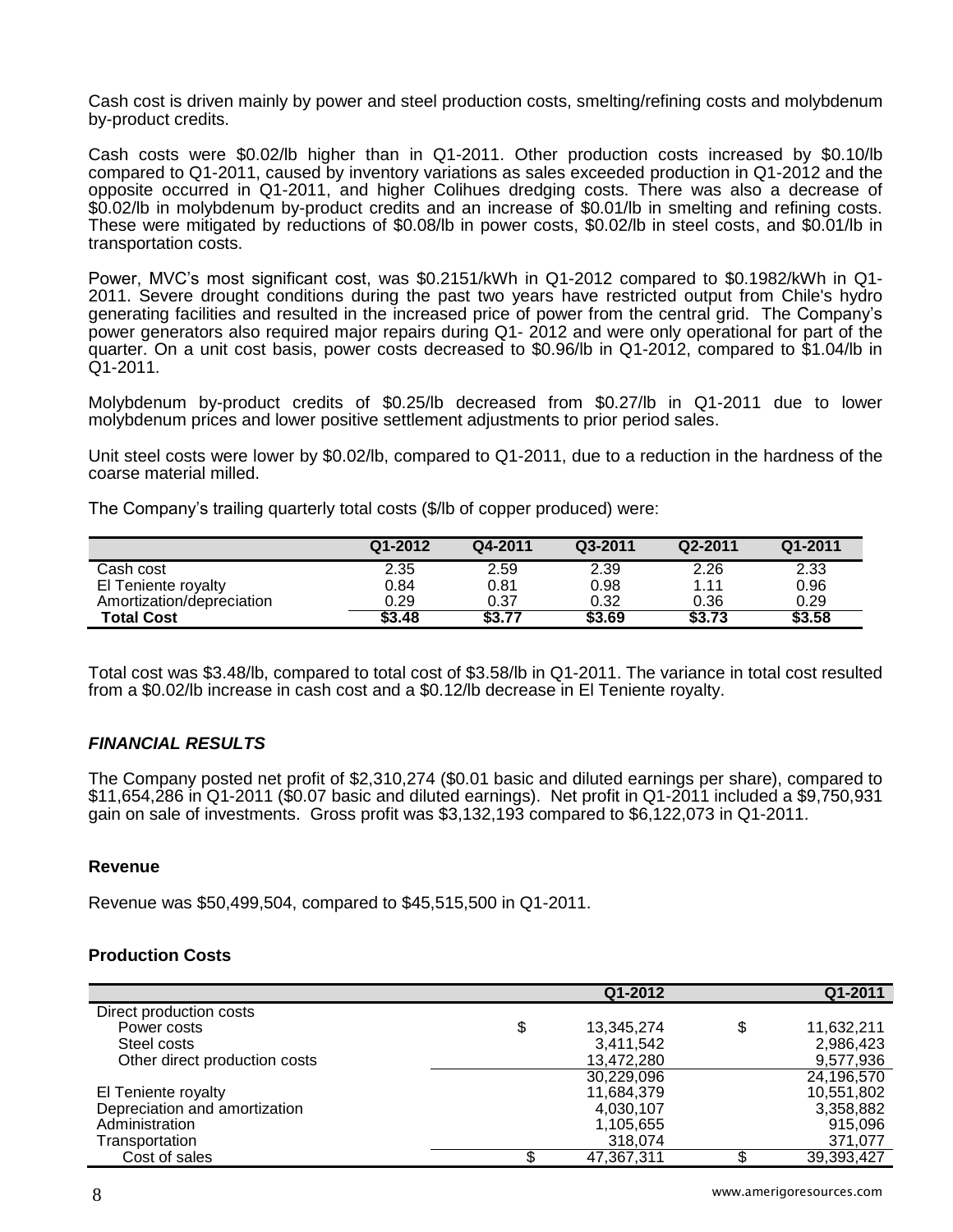Direct production costs were \$30,229,096 compared to \$24,196,570 in Q1-2011, an increase of 25%, in line with increases in copper and molybdenum production of 25% and 2%, respectively.

Power consumption levels increased by 6% due to higher production levels, and total power costs increased by \$1,713,063. Power costs include a \$35,352 net reduction in cost from the operation of the Company's power generators (Q1-2011: (\$583,717), a marginal economic benefit due to the limited operation of the generators and repair costs incurred in the quarter.

Steel costs only increased 15% compared to Q1-2011, despite an increase of 25% in copper production, as a result of reduced hardness of materials processed by MVC in the quarter.

Other direct production costs increased by \$3,894,344 or 41%, including inventory variations to account for variances in the periods compared (\$2,485,354), increases in old tailings processing costs (\$1,182,159), maintenance costs (\$650,563), molybdenum production costs (\$446,472) and all other costs combined (\$461,551). In Q1-2011 the Company also recorded a \$1,331,755 severance provision adjustment, within other production costs.

The El Teniente royalty was \$11,684,379, 11% higher than in Q1-2011, due to 25% higher production and lower average copper prices in Q1-2012. Copper royalty costs are calculated using the LME Price for copper for the month of delivery of the tailings, and invoiced by DET in Chilean Pesos ("CLP") using the higher of either the "Dolar Acuerdo" or the "Dolar Observado" exchange rates. The effect of using the higher Dolar Acuerdo rates in Q1-2012 resulted in higher royalty costs of \$1,405,382.

Additions to MVC's asset base resulted in an increase in depreciation and amortization cost to \$4,030,107 (Q1-2011: \$3,358,882).

Administration expenses were \$1,105,655 compared to \$915,096 in Q1-2011. Costs increased due to higher labour costs, higher general administrative expenses and higher insurance expense, mitigated by a reduction in professional fees and ISO certification costs.

Transportation costs were \$318,074 compared to \$371,077 in Q1-2011.

#### **Other expenses**

"Other expenses" (costs not related to MVC's production operations) were \$356,596 compared to \$875,033 in 2011 and include general and administration expenses of \$1,350,524 (Q1-2011: \$1,332,619) and other gains of \$993,928 (Q1-2011: other gains of \$457,586).

General and administration expenses in Q1-2012 were comprised of office and general expenses of \$461,225 (Q1-2011: \$263,317), share-based payments of \$344,174 (Q1-2011: \$526,236), salaries, management and professional fees of \$322,207 (Q1-2011: \$362,938) and royalties to related parties of \$222,918 (Q1-2011: \$180,128). Office and general expenses increased in Q1-2012 compared to Q1- 2011 in connection with higher annual municipal licenses paid in Chile and higher shareholder communication expense.

"Other gains" are comprised of a foreign exchange gain of \$820,231 (Q1-2011: \$294,759) and other gains including interest income of \$173,697 (Q1-2011: \$162,827).

#### **Finance expense**

**T**he Company's finance expense was (\$115,163) (Q1-2011: \$188,518) including interest on bank loans of \$129,150 (Q1-2011: \$213,549), asset retirement obligation accretion cost of \$91,509 (Q1-2011: \$111,519) changes in fair value of an interest rate swap of (\$21,024) (Q1-2011: (\$1,497)) and royalty accretion adjustments of (\$314,798) (Q1-2011: (\$135,053)).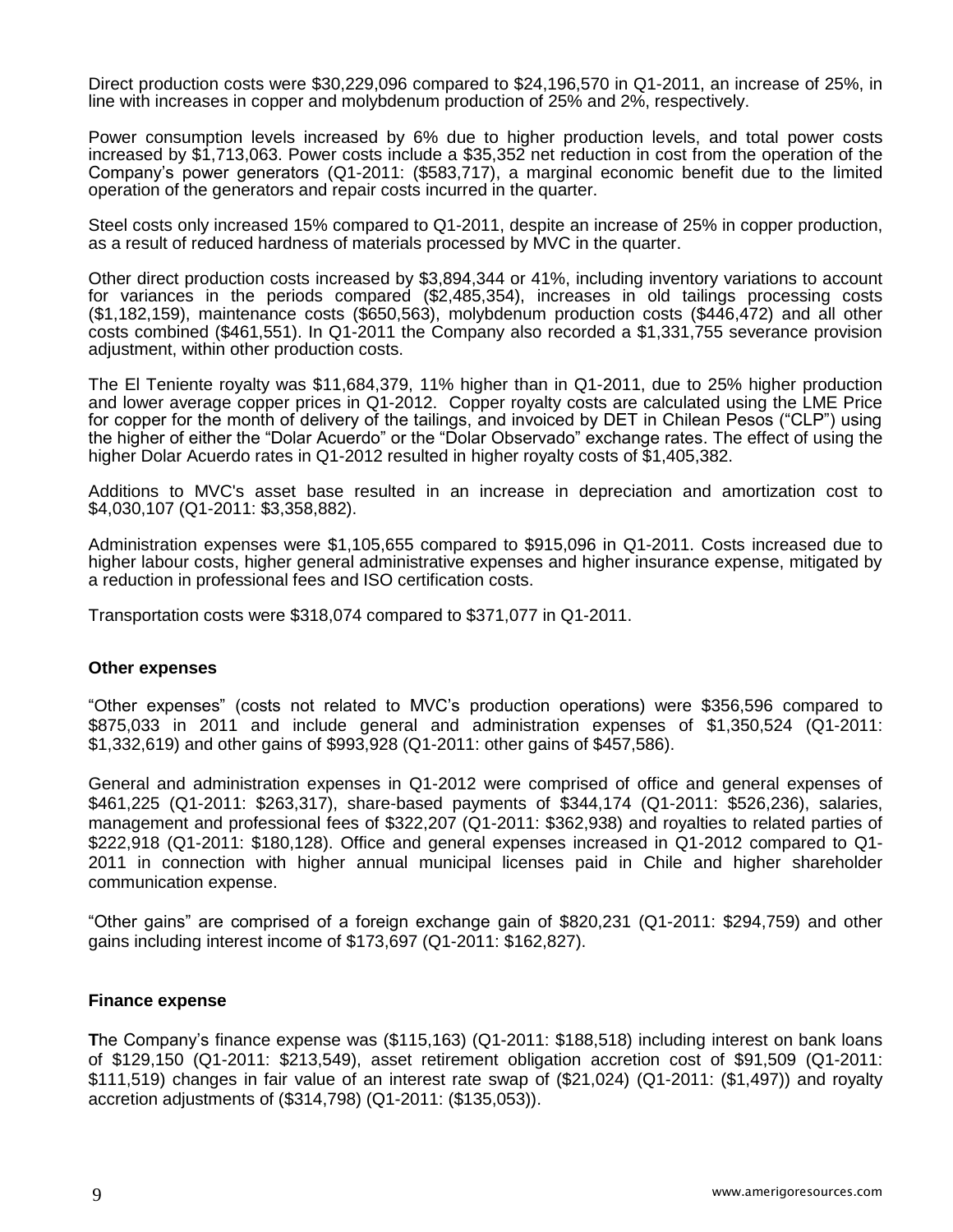## **Other**

In Q1-2011 Company sold 5,000,000 Candente Copper shares, for cash proceeds of \$10,405,571. In connection with this sale, the Company recorded a gain in earnings of \$9,750,931 on sale of available for sale financial assets.

# **Taxes**

The Company recorded income tax expense of \$580,486 (Q1-2011: \$3,155,167) including current income tax on earnings of \$93,664 and changes to deferred (future) income tax of \$486,822. The Company's deferred tax liabilities arise mainly from timing differences between financial and tax-based amortization expense in MVC. The increase in deferred income tax does not represent income tax due in Chile on a current basis. The current tax rate in Chile in 2012 is 18.5%.

# *COMPARATIVE PERIODS*

The following tables provide highlights of the Company's quarterly results for the past eight quarters (unaudited):

|                                                | <b>QE March 31, 2012</b> | QE Dec. 31, 2011 | <b>QE Sept. 30, 2011</b> | <b>QE June 30, 2011</b> |
|------------------------------------------------|--------------------------|------------------|--------------------------|-------------------------|
| Total revenue                                  | \$50,499,504             | \$40,304,934     | \$41,958,747             | \$38,294,635            |
| Net profit (loss)                              | 2,310,274                | (3,645,151)      | (1, 194, 499)            | 1,885,882               |
| Earnings (loss) per<br>share                   | 0.01                     | (0.02)           | (0.01)                   | 0.01                    |
| <b>Diluted</b><br>earnings<br>(loss) per share | 0.01                     | (0.02)           | (0.01)                   | 0.01                    |

|                                                   | <b>QE March 31, 2011</b> | QE Dec. 31, 2010 | QE Sept. 30, 2010 | <b>QE June 30, 2010</b> |
|---------------------------------------------------|--------------------------|------------------|-------------------|-------------------------|
| Total revenue                                     | \$45,515,500             | \$50,725,991     | \$39,303,405      | \$32,433,982            |
| Net profit (loss)                                 | 11,654,286               | 5,985,108        | 5,900,832         | (281, 572)              |
| Earnings (loss) per<br>share                      | 0.07                     | 0.03             | 0.04              |                         |
| <b>Diluted</b><br>earnings<br>(loss)<br>per share | 0.07                     | 0.03             | 0.04              |                         |

# *LIQUIDITY and CAPITAL RESOURCES*

## **Cash Flow from Operations**

The Company generated cash of \$7,584,034 (5¢ per share) from operations, compared to (\$191,808) (\$nil per share) in Q1-2011.

Excluding the effect of changes in non-cash working capital accounts, the Company generated cash of \$7,141,265 compared to \$8,484,095 in Q1-2011.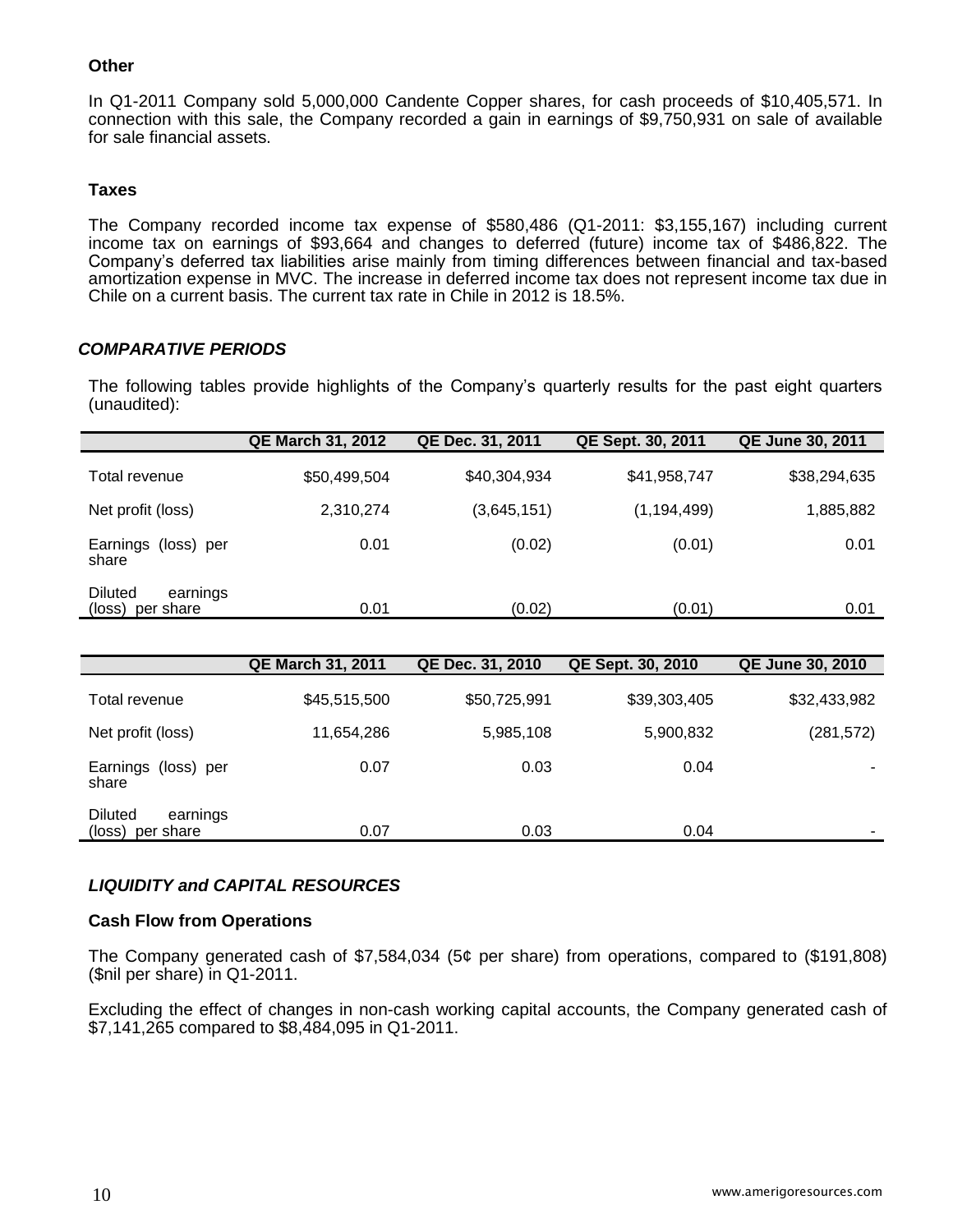# **Cash Flow from Financing Activities**

Cash used in financing activities was \$353,382, compared to cash used in financing activities of \$3,803,043 in Q1-2011.

In Q1-2012 the Company made bank loan repayments of \$968,937 (Q1-2011: \$3,824,637) and received proceeds from a bank loan of \$615,555 (Q1-2011: \$nil).

In Q1-2011, the Company received \$21,594 from the exercise of share options.

## **Cash Flow from Investing Activities**

In Q1-2012, the Company used cash of \$8,601,037 for payments of capital expenditures, compared to \$3,357,557 in Q1-2011.

The most significant capital expenditures in Q1-2012 were made in connection with further work on the pilot plant for the processing of oxidized tailings, the construction of a third thickener, old tailings extraction expansion works, improvements to electrical installations and projects related to filtration and emission controls.

In Q1-2011, the Company received net proceeds of \$10,405,571 from the sale of 5,000,000 shares of Candente Copper. The Company continues to own 5,788,280 shares of Candente Copper.

## **Liquidity and Financial Position**

The Company's cash and cash equivalents at March 31, 2012 totaled \$19,175,705, compared to \$20,819,467 at December 31, 2011. The Company had working capital of \$12,472,454 at March 31, 2012 compared to working capital of \$13,620,223 at December 31, 2011.

MVC has two bank loans in Chile, denominated in U.S. dollars and Chilean pesos, which totaled the equivalent of \$4,393,649 at March 31, 2012 (December 31, 2011: \$4,619,149).

MVC also had a loan in Chilean Unidades de Fomento ("UF"), the Chilean indexed monetary unit, which was repaid in 2011.

The U.S. dollar loan had a balance of \$1,471,754 at March 31, 2012 (December 31, 2011: \$2,004,160). This loan is repayable in eight equal quarterly installments of \$500,000 from March 15, 2011 to October 15, 2012.

The Chilean peso loan of \$2,296,724 (December 31, 2011: \$2,614,989) is repayable in monthly installments of Chilean pesos 79,395,833 each from June 2010 to May 2013. Concurrently with this loan agreement, the Company entered into an interest rate swap with the lending bank to fix the interest rate at 9.95% over the term of the loan.

In July 2011, MVC entered into an agreement with a Chilean bank to secure a revolving working capital line of credit for up to \$20 million or its equivalent in CLP (the "Line of Credit"). The Line of Credit has a term to July 4, 2014 and provides for interest at a variable rate of the Chilean Tasa Activa Bancaria ("TAB") plus an applicable margin for borrowings in CLP, and interest at a variable rate of LIBOR-30 days plus a Banco de Chile margin plus an applicable margin, for borrowings in US dollars. Current borrowing rates would be 0.65% per month on CLP draws and 0.26% per month on US dollar draws. The Line of Credit requires MVC to meet minimum quarterly equity, debt to equity and maximum debt ratios.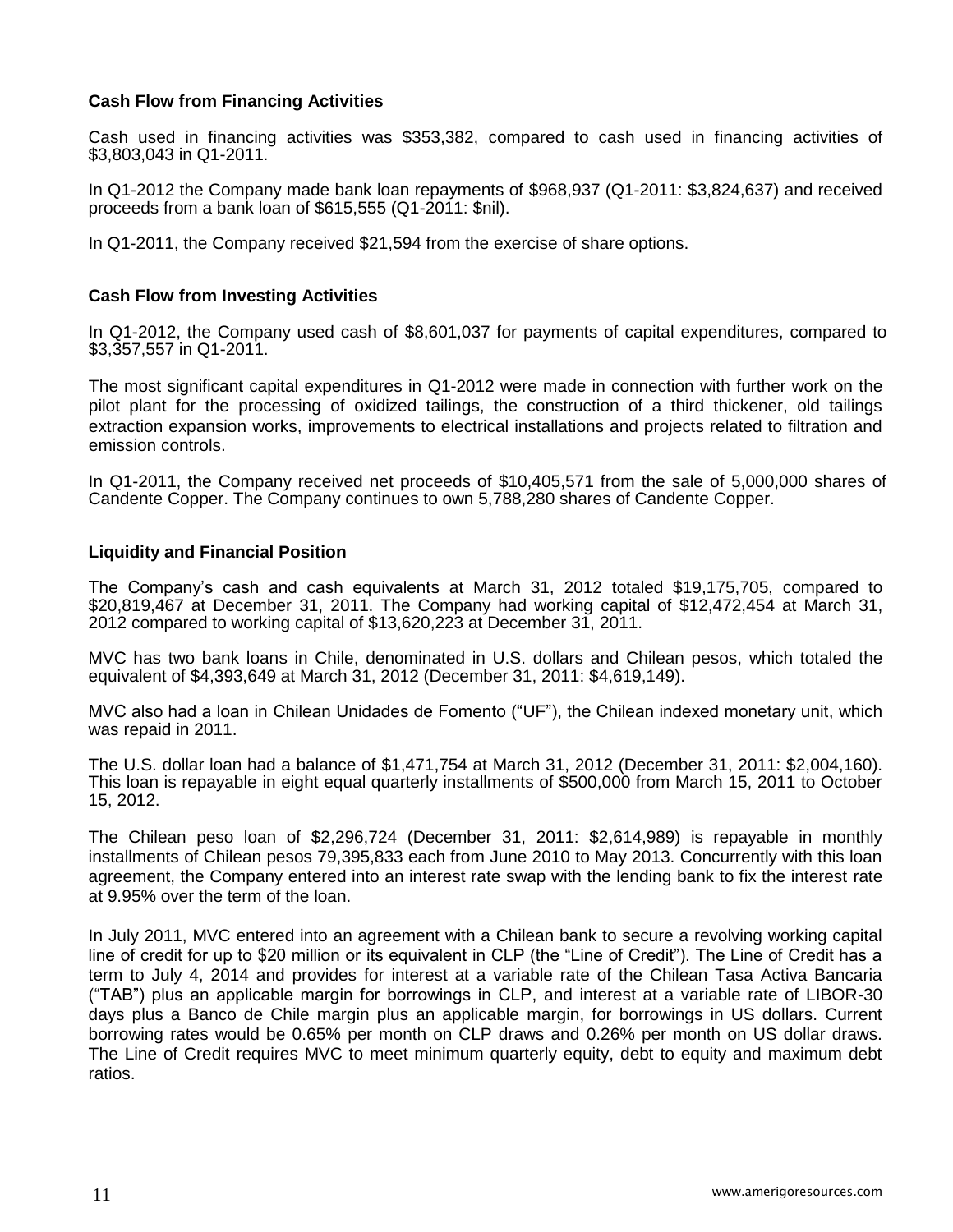In January 2012, Minera Valle Central Generacion S.A. ("MVC Generacion"), a fully-owned subsidiary, obtained from a Chilean bank a working capital loan of CLP 301,000,000 (the equivalent of \$615,555 at the loan grant date). This loan was repayable on April 27, 2012, paid interest at the rate of 0.61% per month and was renewed for a further three-month term subsequent to March 31, 2012. The balance of the loan and accrued interest at March 31, 2012 was the CLP equivalent of \$625,171 (December 31, 2011: \$nil).

In connection with the U.S. dollar loan and the line of credit referred to above, MVC has to comply with certain quarterly, semiannual and annual debt covenants. MVC was in compliance with these covenants (total debt over net equity, interest coverage ratio, financial debt over earnings before interest, depreciation, amortization and taxes, total equity and maximum debt) at December 31, 2011 and March 31, 2012 as applicable.

Management believes the Company will be able to meet its obligations as they come due for at least the next 12 months.

The Company operates in a cyclical industry where levels of cash flow have historically been correlated to market prices for commodities. Despite these short-term liquidity challenges, MVC is a valuable longlife asset. El Teniente, the source of MVC's feed material, is the world's largest underground copper mine with remaining ore reserves expected to last decades. MVC's current contract with El Teniente runs to 2021.

The Company's long-term liabilities (long-term portions of bank loans, long-term portion of an interest rate swap, other payables, long-term portion of royalties due to related parties measured at fair value, asset retirement obligations and deferred income tax liabilities) at March 31, 2012 were \$31,125,680 (December 31, 2011: \$30,317,350).

## **Impairment Analysis**

As at March 31, 2012, management of the Company determined that impairment indicators existed, and completed an impairment assessment for MVC. The impairment indicators were the decline in the Company's share price and in commodity prices.

The impairment assessment included a value in use determination of fair value for the Company's MVC property, plant and equipment, using a forecast cash flow model. Key assumptions incorporated in the model included consensus forecast commodity prices, capital and sustaining capital expenditures, operating costs based on historical costs incurred and estimated forecasts, grades and recovery and application of an appropriate discount rate.

Management's impairment evaluation did not result in the identification of an impairment loss as of March 31, 2012. Although management believes the estimates applied in these impairment assessments are reasonable, such estimates are subject to significant uncertainties and judgments.

#### **Investments**

During the year ended December 31, 2011, the Company sold 5,000,000 Candente Copper shares, and recognized a gain of \$9,750,931 in earnings. At March 31, 2012, Candente Copper's closing share price was Cdn\$1.01 and the fair value of the Company's approximately 5% investment in Candente Copper was \$5,857,855. During the quarter ended March 31, 2012, the Company recorded other comprehensive income of \$330,601 (2011: other comprehensive income of \$2,077,324) for the changes in fair value of this investment, before deferred income tax.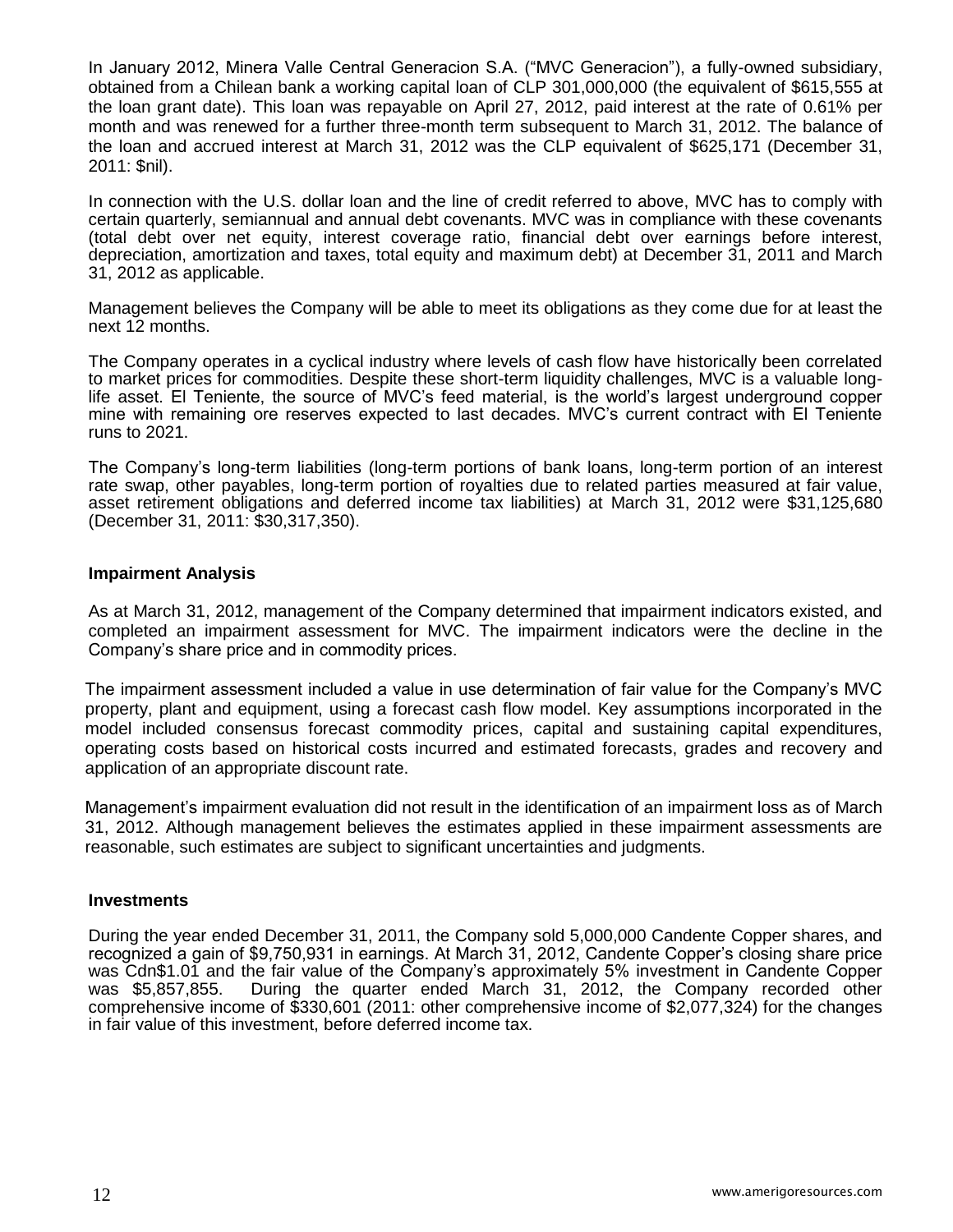At March 31, 2012, Candente Gold had a closing share price of Cdn\$0.255 and the fair value of the Company's approximately 4% investment in Candente Gold was \$551,303. During the quarter ended March 31, 2012, the Company recorded other comprehensive income of \$52,145 (2011: other comprehensive loss of \$426,664) for the changes in the fair value of this investment, before deferred income tax.

At March 31, 2012, Los Andes had a closing share price of Cdn\$0.37 and the fair value of the Company's approximately 5% investment was \$2,972,521. During the quarter ended March 31, 2012, the Company recorded other comprehensive income of \$452,833 (2011: other comprehensive loss of \$470,698) for the changes in the fair value of this investment, before deferred income tax.

On October 6, 2011, the Company received a total of 1,157,656 Cobriza shares, following Cobriza's spinout from Candente Copper. At March 31, 2012, Cobriza's closing share price was Cdn\$0.185 and the fair value of the Company's approximately 4% investment in Cobriza was \$214,595. The Company recorded other comprehensive income of \$37,951 for the increase in the fair value of this investment during the quarter ended March 31, 2012 (2011: \$nil) before deferred income tax.

# *OUTLOOK*

Management believes that production in 2012 will meet or exceed 50 million pounds of copper and approximately 1 million pounds of molybdenum.

Management also believes that power costs will continue to be high at least until mid-2012, as the water reservoirs used in the generation of hydro-electric power remain at historically low levels due to ongoing drought conditions in Chile. Power costs in the second half of 2012 will depend on weather conditions in Chile and whether the fall and winter seasons bring sufficient precipitation to increase water levels in these reservoirs.

Capital expenditures in 2012 are expected to be approximately \$18,000,000 including further expansion of old tailings extraction facilities, final work on the construction of a third thickener and on the oxides pilot plant, engineering and permitting on further expansion and other projects.

These are forward-looking estimates and subject to the cautionary notes regarding risks associated with forward looking statements presented at the end of this MD&A.

## *OTHER MD&A REQUIREMENTS*

## *Transactions with Related Parties*

a) Non-controlling interests

Amerigo holds its interest in MVC through Amerigo International Holdings Corp. ("Amerigo International").

Amerigo International is controlled by Amerigo except for certain outstanding Class A shares which are owned indirectly by the President and Chief Executive Officer, an associate of the President and Chief Executive Officer, a former director and an associate of a former director of Amerigo, and were issued in order to structure a more tax-efficient manner of paying the royalty obligation (the "Royalty") owing to the director and former director, who transferred to the Company the option to purchase what is now the Company's interest in MVC.

In accordance with the articles of Amerigo International, the holders of the Class A shares are not entitled to any dividend or to other participation in the profits of Amerigo International, except for a total royalty dividend, if declared by the directors of Amerigo International, in an amount equal to the amount of the Royalty.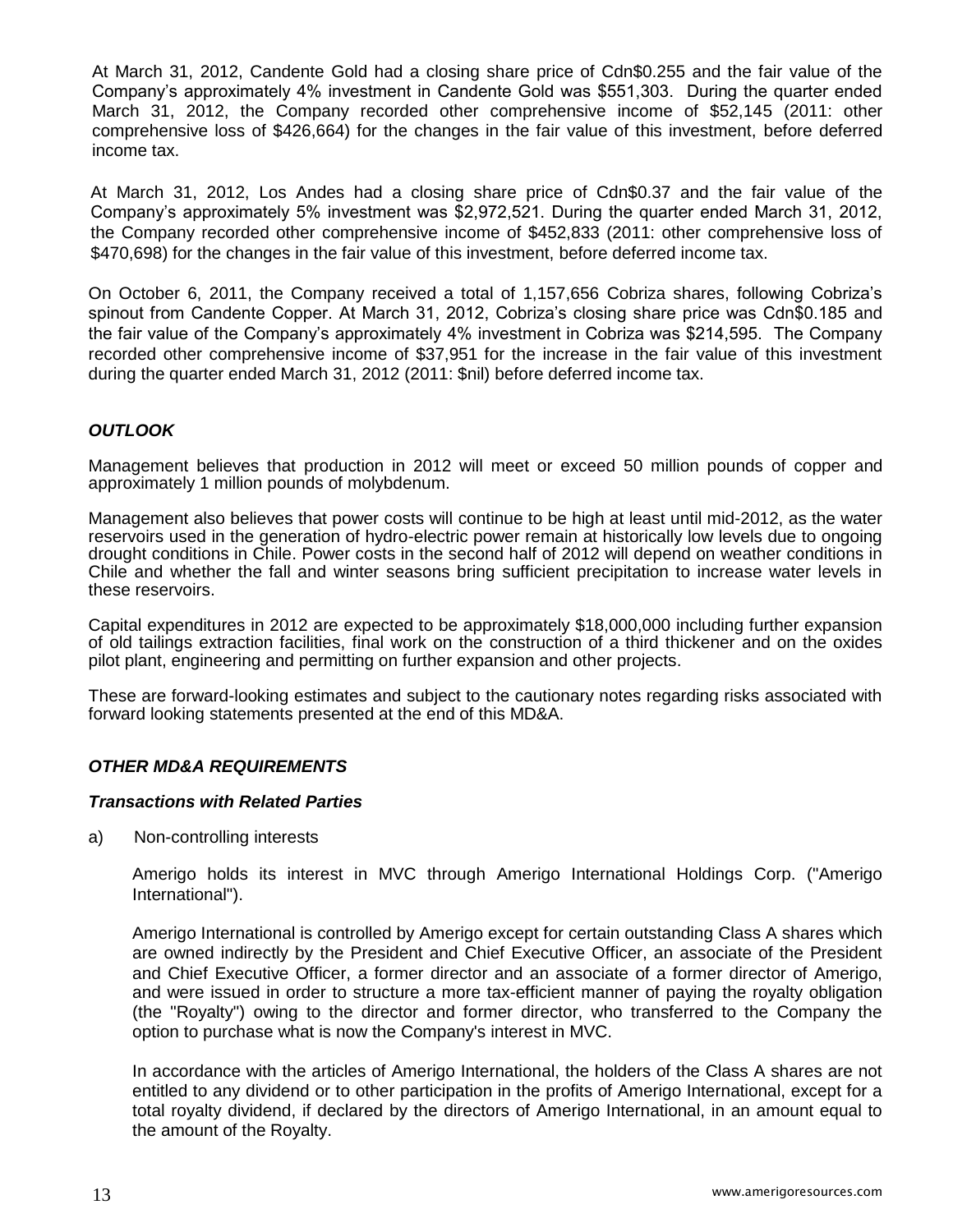The Royalty is calculated as follows:

- \$0.01 for each pound of copper equivalent produced by MVC or any successor entity to MVC if the price of copper is under \$0.80, or
- \$0.015 for each pound of copper equivalent produced by MVC or any successor entity to MVC if the price of copper is \$0.80 or more.

The Royalty is a derivative financial instrument. This liability is measured at fair value, with changes in fair value recorded in profit for the period. The fair value of the liability at March 31, 2012 is \$5,477,994 (December 31, 2011: \$5,787,434), with a current portion of \$633,932 (December 31, 2011: \$646,214) and a long-term portion of \$4,844,062 (December 31, 2011: \$5,141,220).

The Royalty is paid as a royalty dividend on the Class A shares of Amerigo International. During the quarter ended March 31, 2012, Royalties totaling \$222,918 were paid or accrued to the Amerigo International Class A shareholders on production in the period (Q1-2011: \$180,128). At March 31, 2012, \$80,325 of this amount remained outstanding (December 31, 2011: \$74,967).

b) Directors' fees and remuneration to officers

During the quarter ended March 31, 2012, the Company paid or accrued \$159,223 in fees to companies associated with certain directors and officers of Amerigo (Q1-2011: \$210,979). In the same period, Amerigo paid or accrued \$56,370 in directors' fees to independent directors (Q1- 2011: \$49,160). Directors' fees and remuneration to officers are categorized as salaries, management and professional fees in Amerigo's consolidated financial statements. At March 31, 2012, an aggregate amount of \$74,793 was due to directors and officers for directors' fees and reimbursement of expenses (December 2011: \$52,684). These transactions were in the ordinary course of business and measured at the exchange amounts agreed to by the parties.

In Q1-2012 a total of 3,100,000 options were granted to directors and officers of the Company (2011: 3,100,000 options).

- c) As of March 31, 2012 one of Amerigo's officers acted as an officer and another as a director of Nikos Explorations Ltd., a company over which Amerigo exercises significant influence.
- d) As of March 31, 2012 one of Amerigo's officers acted as an officer of Candente Copper Corp., Candente Gold Corp., and Cobriza Metals Corp., companies in which Amerigo holds investments.
- e) As of March 31, 2012 two of Amerigo's officers acted as officers and one of Amerigo's directors acted as a director of Los Andes Copper Ltd., a company in which Amerigo holds an investment.

## *Subsequent Events*

- On April 27, 2012, the Company renewed a CLP 301,000,000 working capital loan described in Liquidity and Financial Position. The loan is due on July 25, 2012 and bears interest at the rate of 0.65% per month.
- On May 3, 2012, Amerigo declared a semi-annual dividend of Cdn\$0.02 per share, payable on May 25, 2012 to shareholders of record as of May 16, 2012.